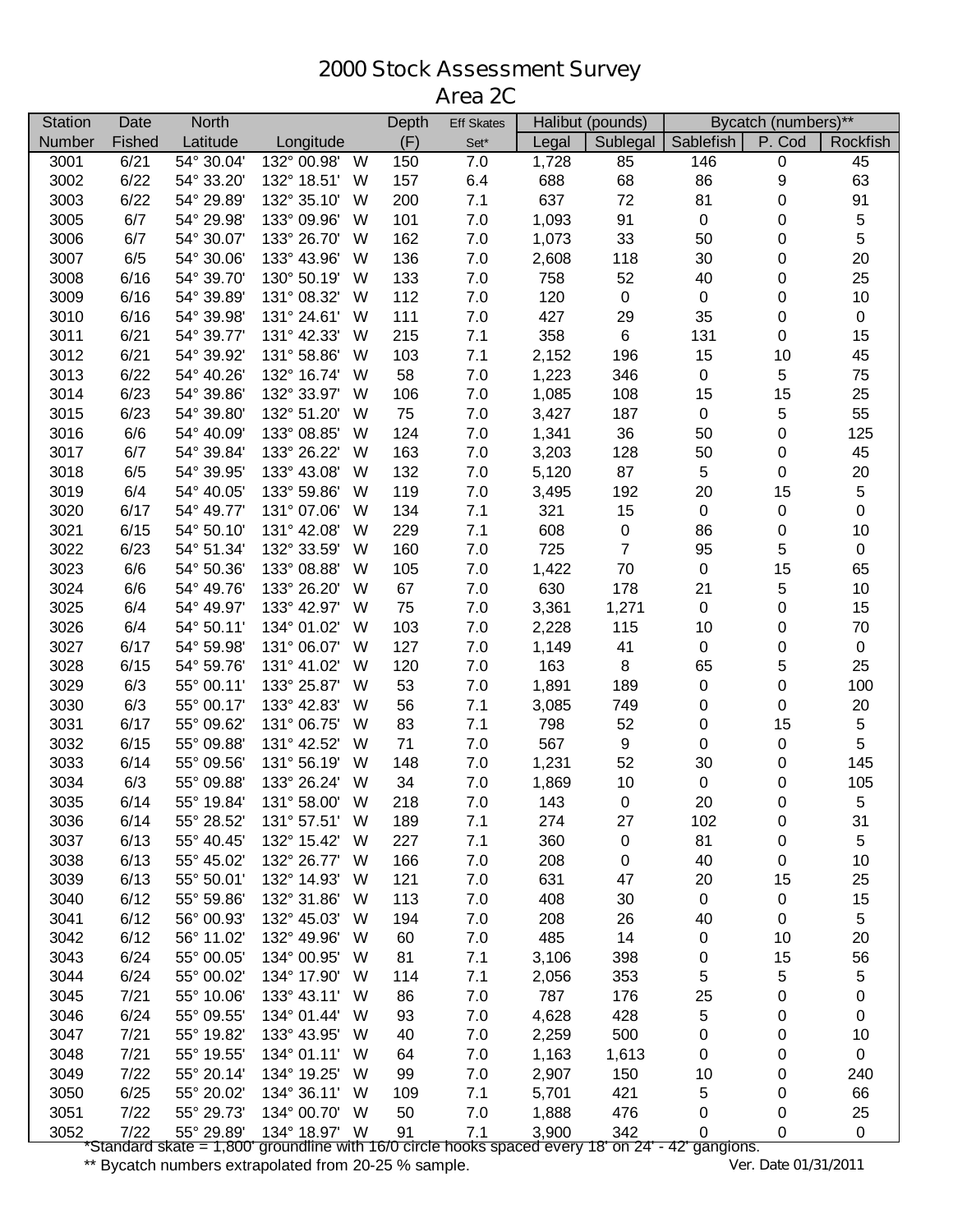## **Stock Assessment Survey Area 2C**

| P. Cod<br>(F)<br>Sublegal<br>Sablefish<br>Fished<br>Latitude<br>Rockfish<br>Number<br>Legal<br>Longitude<br>Set*<br>55° 29.91'<br>134° 37.16'<br>3053<br>6/25<br>W<br>108<br>7.0<br>3,377<br>35<br>10<br>336<br>0<br>153<br>30<br>5<br>$\pmb{0}$<br>3054<br>6/25<br>55° 29.82'<br>134° 54.12'<br>7.0<br>1,682<br>120<br>W<br>5<br>101<br>2,578<br>$\pmb{0}$<br>76<br>3055<br>7/23<br>55° 40.03'<br>134° 00.86'<br>W<br>7.1<br>133<br>7/23<br>112<br>2,263<br>58<br>25<br>$\pmb{0}$<br>$\mathbf 0$<br>3056<br>55° 39.69'<br>134° 18.81'<br>W<br>7.0<br>7/24<br>109<br>45<br>$\pmb{0}$<br>3057<br>55° 40.19'<br>134° 37.06'<br>W<br>7.0<br>2,518<br>103<br>15<br>107<br>20<br>135<br>3058<br>7/24<br>55° 40.20'<br>134° 55.09'<br>W<br>7.0<br>2,903<br>86<br>25<br>7/15<br>133° 26.37'<br>37<br>247<br>$90\,$<br>3059<br>55° 49.84'<br>W<br>7.0<br>$\pmb{0}$<br>$\pmb{0}$<br>$\pmb{0}$<br>7/15<br>76<br>1,374<br>25<br>5<br>75<br>3060<br>133° 44.34'<br>7.0<br>29<br>55° 49.98'<br>W<br>25<br>0<br>75<br>3061<br>7/14<br>134° 02.01'<br>134<br>7.0<br>2,419<br>22<br>55° 50.06'<br>W<br>88<br>3062<br>7/13<br>134° 38.11'<br>1,977<br>116<br>$\pmb{0}$<br>5<br>50<br>55° 50.45'<br>W<br>7.0<br>5<br>7/6<br>98<br>4,288<br>0<br>0<br>3063<br>55° 50.16'<br>134° 55.16'<br>W<br>7.0<br>244<br>5<br>7/6<br>5<br>20<br>3064<br>55° 50.20'<br>135° 12.87'<br>W<br>119<br>7.0<br>3,641<br>132<br>15<br>3065<br>7/15<br>5<br>10<br>45<br>55° 54.96'<br>133° 34.77'<br>W<br>37<br>7.0<br>1,554<br>5<br>7/14<br>134° 02.20'<br>46<br>1,354<br>355<br>0<br>90<br>3066<br>55° 59.88'<br>W<br>7.1<br>134° 19.69'<br>49<br>115<br>$\pmb{0}$<br>0<br>95<br>3067<br>7/14<br>55° 59.81'<br>W<br>7.0<br>2,953<br>7/13<br>185<br>21<br>200<br>15<br>3068<br>55° 59.60'<br>134° 39.03'<br>W<br>7.0<br>1,114<br>15<br>7/13<br>187<br>468<br>$\pmb{0}$<br>120<br>120<br>3069<br>56° 00.03'<br>134° 54.50'<br>7.0<br>0<br>W<br>7/6<br>192<br>16<br>40<br>3070<br>55° 59.95'<br>135° 12.67'<br>W<br>7.1<br>3,203<br>152<br>0<br>3071<br>7/16<br>158<br>7.1<br>830<br>62<br>25<br>5<br>$\pmb{0}$<br>56° 09.70'<br>133° 44.14'<br>W<br>3072<br>7/12<br>72<br>$\pmb{0}$<br>20<br>15<br>56° 09.81'<br>134° 20.00'<br>7.0<br>2,132<br>428<br>W<br>3073<br>120<br>7/1<br>56° 09.46'<br>134° 38.59'<br>7.0<br>2,193<br>121<br>25<br>40<br>40<br>W<br>98<br>3074<br>7/1<br>80<br>$\pmb{0}$<br>56° 10.05'<br>134° 55.76'<br>W<br>7.0<br>4,724<br>352<br>$\mathbf 0$<br>5<br>3075<br>7/5<br>143<br>28<br>35<br>56° 10.45'<br>135° 14.58'<br>7.0<br>3,729<br>10<br>W<br>7/16<br>89<br>845<br>30<br>$\sqrt{5}$<br>5<br>40<br>3076<br>56° 20.05'<br>133° 43.77'<br>W<br>7.1<br>3077<br>7/12<br>76<br>778<br>119<br>$\pmb{0}$<br>35<br>65<br>56° 19.75'<br>134° 19.84'<br>W<br>7.0<br>66<br>7/1<br>10<br>5<br>20<br>3078<br>56° 19.64'<br>134° 56.55'<br>W<br>7.1<br>2,090<br>320<br>7/5<br>84<br>$\,$ 5 $\,$<br>105<br>3079<br>56° 19.62'<br>135° 13.47'<br>W<br>7.0<br>1,692<br>143<br>30<br>3080<br>7/5<br>109<br>2,787<br>171<br>30<br>$\pmb{0}$<br>56° 19.52'<br>135° 31.79'<br>W<br>7.0<br>45<br>7/16<br>52<br>1,093<br>21<br>$\pmb{0}$<br>3081<br>56° 29.24'<br>133° 44.64'<br>W<br>7.1<br>$\pmb{0}$<br>$\pmb{0}$<br>5<br>7/12<br>55<br>2,507<br>332<br>$\sqrt{5}$<br>35<br>3082<br>134° 19.91'<br>7.0<br>56° 30.00'<br>W<br>6/1<br>58<br>0<br>10<br>20<br>3083<br>56° 29.99'<br>135° 15.11'<br>7.0<br>1,363<br>582<br>W<br>403<br>3084<br>6/1<br>56° 30.00'<br>135° 33.19'<br>W<br>84<br>7.0<br>2,283<br>0<br>$\pmb{0}$<br>80<br>22<br>50<br>30<br>3085<br>6/1<br>56° 39.97'<br>135° 15.02'<br>W<br>7.0<br>1,775<br>0<br>0<br>60<br>3086<br>6/1<br>135° 34.00' W<br>72<br>1,672<br>367<br>0<br>56° 40.00'<br>7.0<br>0<br>3087<br>6/2<br>56° 40.01'<br>135° 52.16'<br>130<br>5<br>25<br>W<br>7.0<br>1,400<br>286<br>60<br>3088<br>6/11<br>111<br>7.0<br>436<br>50<br>0<br>56° 50.02'<br>132° 49.88'<br>W<br>0<br>0<br>3089<br>6/2<br>100<br>7.0<br>459<br>$\sqrt{5}$<br>5<br>56° 50.00'<br>135° 51.95'<br>W<br>1,877<br>0<br>3090<br>6/11<br>56° 56.98'<br>72<br>7.0<br>545<br>40<br>5<br>132° 58.00'<br>W<br>243<br>0<br>3091<br>6/12<br>56° 59.99'<br>134° 20.86'<br>185<br>7.0<br>418<br>66<br>130<br>0<br>W<br>0<br>6/2<br>22<br>3092<br>57° 00.01'<br>135° 53.02'<br>W<br>7.0<br>2,536<br>203<br>0<br>40<br>0<br>76<br>822<br>5<br>3093<br>6/11<br>133° 04.90'<br>7.0<br>90<br>$\sqrt{5}$<br>0<br>57° 02.97'<br>W<br>5<br>175<br>3094<br>6/12<br>57° 10.00'<br>133° 44.62'<br>7.0<br>2,071<br>25<br>W<br>403<br>0<br>6/12<br>146<br>40<br>5<br>3095<br>57° 10.00'<br>134° 03.00'<br>7.0<br>2,233<br>333<br>10<br>W<br>3096<br>6/13<br>134° 39.94'<br>168<br>7.0<br>515<br>59<br>40<br>45<br>57° 09.58'<br>W<br>20<br>6/3<br>39<br>3097<br>135° 53.98'<br>7.0<br>1,635<br>$\pmb{0}$<br>50<br>57° 10.00'<br>W<br>284<br>0<br>6/3<br>3098<br>57° 10.00'<br>136° 12.05'<br>117<br>7.0<br>2,260<br>434<br>50<br>5<br>20<br>W<br>76<br>388<br>3099<br>6/10<br>133° 26.08'<br>7.0<br>18<br>$\pmb{0}$<br>57° 20.00'<br>W<br>0<br>0<br>6/10<br>188<br>3100<br>133° 45.11'<br>7.0<br>1,488<br>112<br>70<br>57° 20.02'<br>W<br>35<br>0<br>6/13<br>173<br>98<br>3101<br>57° 19.94'<br>134° 36.16'<br>W<br>7.0<br>1,132<br>10<br>0<br>40<br>6/3<br>45<br>44<br>3102<br>57° 19.92'<br>135° 54.97' W<br>7.0<br>1,112<br>0<br>5<br>40<br>94<br>3103<br>6/3<br>57° 20.00'<br>136° 12.02' W<br>7.0<br>2,760<br>526<br>10<br>30<br>65<br>Standard skate = 1,800' groundline with 16/0 circle hooks spaced every 18' on 24' - 42' gangions. | <b>Station</b> | Date | <b>North</b> | Depth | <b>Eff Skates</b> | Halibut (pounds) |  | Bycatch (numbers)** |  |  |
|-----------------------------------------------------------------------------------------------------------------------------------------------------------------------------------------------------------------------------------------------------------------------------------------------------------------------------------------------------------------------------------------------------------------------------------------------------------------------------------------------------------------------------------------------------------------------------------------------------------------------------------------------------------------------------------------------------------------------------------------------------------------------------------------------------------------------------------------------------------------------------------------------------------------------------------------------------------------------------------------------------------------------------------------------------------------------------------------------------------------------------------------------------------------------------------------------------------------------------------------------------------------------------------------------------------------------------------------------------------------------------------------------------------------------------------------------------------------------------------------------------------------------------------------------------------------------------------------------------------------------------------------------------------------------------------------------------------------------------------------------------------------------------------------------------------------------------------------------------------------------------------------------------------------------------------------------------------------------------------------------------------------------------------------------------------------------------------------------------------------------------------------------------------------------------------------------------------------------------------------------------------------------------------------------------------------------------------------------------------------------------------------------------------------------------------------------------------------------------------------------------------------------------------------------------------------------------------------------------------------------------------------------------------------------------------------------------------------------------------------------------------------------------------------------------------------------------------------------------------------------------------------------------------------------------------------------------------------------------------------------------------------------------------------------------------------------------------------------------------------------------------------------------------------------------------------------------------------------------------------------------------------------------------------------------------------------------------------------------------------------------------------------------------------------------------------------------------------------------------------------------------------------------------------------------------------------------------------------------------------------------------------------------------------------------------------------------------------------------------------------------------------------------------------------------------------------------------------------------------------------------------------------------------------------------------------------------------------------------------------------------------------------------------------------------------------------------------------------------------------------------------------------------------------------------------------------------------------------------------------------------------------------------------------------------------------------------------------------------------------------------------------------------------------------------------------------------------------------------------------------------------------------------------------------------------------------------------------------------------------------------------------------------------------------------------------------------------------------------------------------------------------------------------------------------------------------------------------------------------------------------------------------------------------------------------------------------------------------------------------------------------------------------------------------------------------------------------------------------------------------------------------------------------------------------------------------------------------------------------------------------------------------------------------------------------------------------------------------------------------------------------------------------------------------------------------------------------------------------------------------|----------------|------|--------------|-------|-------------------|------------------|--|---------------------|--|--|
|                                                                                                                                                                                                                                                                                                                                                                                                                                                                                                                                                                                                                                                                                                                                                                                                                                                                                                                                                                                                                                                                                                                                                                                                                                                                                                                                                                                                                                                                                                                                                                                                                                                                                                                                                                                                                                                                                                                                                                                                                                                                                                                                                                                                                                                                                                                                                                                                                                                                                                                                                                                                                                                                                                                                                                                                                                                                                                                                                                                                                                                                                                                                                                                                                                                                                                                                                                                                                                                                                                                                                                                                                                                                                                                                                                                                                                                                                                                                                                                                                                                                                                                                                                                                                                                                                                                                                                                                                                                                                                                                                                                                                                                                                                                                                                                                                                                                                                                                                                                                                                                                                                                                                                                                                                                                                                                                                                                                                                                                                               |                |      |              |       |                   |                  |  |                     |  |  |
|                                                                                                                                                                                                                                                                                                                                                                                                                                                                                                                                                                                                                                                                                                                                                                                                                                                                                                                                                                                                                                                                                                                                                                                                                                                                                                                                                                                                                                                                                                                                                                                                                                                                                                                                                                                                                                                                                                                                                                                                                                                                                                                                                                                                                                                                                                                                                                                                                                                                                                                                                                                                                                                                                                                                                                                                                                                                                                                                                                                                                                                                                                                                                                                                                                                                                                                                                                                                                                                                                                                                                                                                                                                                                                                                                                                                                                                                                                                                                                                                                                                                                                                                                                                                                                                                                                                                                                                                                                                                                                                                                                                                                                                                                                                                                                                                                                                                                                                                                                                                                                                                                                                                                                                                                                                                                                                                                                                                                                                                                               |                |      |              |       |                   |                  |  |                     |  |  |
|                                                                                                                                                                                                                                                                                                                                                                                                                                                                                                                                                                                                                                                                                                                                                                                                                                                                                                                                                                                                                                                                                                                                                                                                                                                                                                                                                                                                                                                                                                                                                                                                                                                                                                                                                                                                                                                                                                                                                                                                                                                                                                                                                                                                                                                                                                                                                                                                                                                                                                                                                                                                                                                                                                                                                                                                                                                                                                                                                                                                                                                                                                                                                                                                                                                                                                                                                                                                                                                                                                                                                                                                                                                                                                                                                                                                                                                                                                                                                                                                                                                                                                                                                                                                                                                                                                                                                                                                                                                                                                                                                                                                                                                                                                                                                                                                                                                                                                                                                                                                                                                                                                                                                                                                                                                                                                                                                                                                                                                                                               |                |      |              |       |                   |                  |  |                     |  |  |
|                                                                                                                                                                                                                                                                                                                                                                                                                                                                                                                                                                                                                                                                                                                                                                                                                                                                                                                                                                                                                                                                                                                                                                                                                                                                                                                                                                                                                                                                                                                                                                                                                                                                                                                                                                                                                                                                                                                                                                                                                                                                                                                                                                                                                                                                                                                                                                                                                                                                                                                                                                                                                                                                                                                                                                                                                                                                                                                                                                                                                                                                                                                                                                                                                                                                                                                                                                                                                                                                                                                                                                                                                                                                                                                                                                                                                                                                                                                                                                                                                                                                                                                                                                                                                                                                                                                                                                                                                                                                                                                                                                                                                                                                                                                                                                                                                                                                                                                                                                                                                                                                                                                                                                                                                                                                                                                                                                                                                                                                                               |                |      |              |       |                   |                  |  |                     |  |  |
|                                                                                                                                                                                                                                                                                                                                                                                                                                                                                                                                                                                                                                                                                                                                                                                                                                                                                                                                                                                                                                                                                                                                                                                                                                                                                                                                                                                                                                                                                                                                                                                                                                                                                                                                                                                                                                                                                                                                                                                                                                                                                                                                                                                                                                                                                                                                                                                                                                                                                                                                                                                                                                                                                                                                                                                                                                                                                                                                                                                                                                                                                                                                                                                                                                                                                                                                                                                                                                                                                                                                                                                                                                                                                                                                                                                                                                                                                                                                                                                                                                                                                                                                                                                                                                                                                                                                                                                                                                                                                                                                                                                                                                                                                                                                                                                                                                                                                                                                                                                                                                                                                                                                                                                                                                                                                                                                                                                                                                                                                               |                |      |              |       |                   |                  |  |                     |  |  |
|                                                                                                                                                                                                                                                                                                                                                                                                                                                                                                                                                                                                                                                                                                                                                                                                                                                                                                                                                                                                                                                                                                                                                                                                                                                                                                                                                                                                                                                                                                                                                                                                                                                                                                                                                                                                                                                                                                                                                                                                                                                                                                                                                                                                                                                                                                                                                                                                                                                                                                                                                                                                                                                                                                                                                                                                                                                                                                                                                                                                                                                                                                                                                                                                                                                                                                                                                                                                                                                                                                                                                                                                                                                                                                                                                                                                                                                                                                                                                                                                                                                                                                                                                                                                                                                                                                                                                                                                                                                                                                                                                                                                                                                                                                                                                                                                                                                                                                                                                                                                                                                                                                                                                                                                                                                                                                                                                                                                                                                                                               |                |      |              |       |                   |                  |  |                     |  |  |
|                                                                                                                                                                                                                                                                                                                                                                                                                                                                                                                                                                                                                                                                                                                                                                                                                                                                                                                                                                                                                                                                                                                                                                                                                                                                                                                                                                                                                                                                                                                                                                                                                                                                                                                                                                                                                                                                                                                                                                                                                                                                                                                                                                                                                                                                                                                                                                                                                                                                                                                                                                                                                                                                                                                                                                                                                                                                                                                                                                                                                                                                                                                                                                                                                                                                                                                                                                                                                                                                                                                                                                                                                                                                                                                                                                                                                                                                                                                                                                                                                                                                                                                                                                                                                                                                                                                                                                                                                                                                                                                                                                                                                                                                                                                                                                                                                                                                                                                                                                                                                                                                                                                                                                                                                                                                                                                                                                                                                                                                                               |                |      |              |       |                   |                  |  |                     |  |  |
|                                                                                                                                                                                                                                                                                                                                                                                                                                                                                                                                                                                                                                                                                                                                                                                                                                                                                                                                                                                                                                                                                                                                                                                                                                                                                                                                                                                                                                                                                                                                                                                                                                                                                                                                                                                                                                                                                                                                                                                                                                                                                                                                                                                                                                                                                                                                                                                                                                                                                                                                                                                                                                                                                                                                                                                                                                                                                                                                                                                                                                                                                                                                                                                                                                                                                                                                                                                                                                                                                                                                                                                                                                                                                                                                                                                                                                                                                                                                                                                                                                                                                                                                                                                                                                                                                                                                                                                                                                                                                                                                                                                                                                                                                                                                                                                                                                                                                                                                                                                                                                                                                                                                                                                                                                                                                                                                                                                                                                                                                               |                |      |              |       |                   |                  |  |                     |  |  |
|                                                                                                                                                                                                                                                                                                                                                                                                                                                                                                                                                                                                                                                                                                                                                                                                                                                                                                                                                                                                                                                                                                                                                                                                                                                                                                                                                                                                                                                                                                                                                                                                                                                                                                                                                                                                                                                                                                                                                                                                                                                                                                                                                                                                                                                                                                                                                                                                                                                                                                                                                                                                                                                                                                                                                                                                                                                                                                                                                                                                                                                                                                                                                                                                                                                                                                                                                                                                                                                                                                                                                                                                                                                                                                                                                                                                                                                                                                                                                                                                                                                                                                                                                                                                                                                                                                                                                                                                                                                                                                                                                                                                                                                                                                                                                                                                                                                                                                                                                                                                                                                                                                                                                                                                                                                                                                                                                                                                                                                                                               |                |      |              |       |                   |                  |  |                     |  |  |
|                                                                                                                                                                                                                                                                                                                                                                                                                                                                                                                                                                                                                                                                                                                                                                                                                                                                                                                                                                                                                                                                                                                                                                                                                                                                                                                                                                                                                                                                                                                                                                                                                                                                                                                                                                                                                                                                                                                                                                                                                                                                                                                                                                                                                                                                                                                                                                                                                                                                                                                                                                                                                                                                                                                                                                                                                                                                                                                                                                                                                                                                                                                                                                                                                                                                                                                                                                                                                                                                                                                                                                                                                                                                                                                                                                                                                                                                                                                                                                                                                                                                                                                                                                                                                                                                                                                                                                                                                                                                                                                                                                                                                                                                                                                                                                                                                                                                                                                                                                                                                                                                                                                                                                                                                                                                                                                                                                                                                                                                                               |                |      |              |       |                   |                  |  |                     |  |  |
|                                                                                                                                                                                                                                                                                                                                                                                                                                                                                                                                                                                                                                                                                                                                                                                                                                                                                                                                                                                                                                                                                                                                                                                                                                                                                                                                                                                                                                                                                                                                                                                                                                                                                                                                                                                                                                                                                                                                                                                                                                                                                                                                                                                                                                                                                                                                                                                                                                                                                                                                                                                                                                                                                                                                                                                                                                                                                                                                                                                                                                                                                                                                                                                                                                                                                                                                                                                                                                                                                                                                                                                                                                                                                                                                                                                                                                                                                                                                                                                                                                                                                                                                                                                                                                                                                                                                                                                                                                                                                                                                                                                                                                                                                                                                                                                                                                                                                                                                                                                                                                                                                                                                                                                                                                                                                                                                                                                                                                                                                               |                |      |              |       |                   |                  |  |                     |  |  |
|                                                                                                                                                                                                                                                                                                                                                                                                                                                                                                                                                                                                                                                                                                                                                                                                                                                                                                                                                                                                                                                                                                                                                                                                                                                                                                                                                                                                                                                                                                                                                                                                                                                                                                                                                                                                                                                                                                                                                                                                                                                                                                                                                                                                                                                                                                                                                                                                                                                                                                                                                                                                                                                                                                                                                                                                                                                                                                                                                                                                                                                                                                                                                                                                                                                                                                                                                                                                                                                                                                                                                                                                                                                                                                                                                                                                                                                                                                                                                                                                                                                                                                                                                                                                                                                                                                                                                                                                                                                                                                                                                                                                                                                                                                                                                                                                                                                                                                                                                                                                                                                                                                                                                                                                                                                                                                                                                                                                                                                                                               |                |      |              |       |                   |                  |  |                     |  |  |
|                                                                                                                                                                                                                                                                                                                                                                                                                                                                                                                                                                                                                                                                                                                                                                                                                                                                                                                                                                                                                                                                                                                                                                                                                                                                                                                                                                                                                                                                                                                                                                                                                                                                                                                                                                                                                                                                                                                                                                                                                                                                                                                                                                                                                                                                                                                                                                                                                                                                                                                                                                                                                                                                                                                                                                                                                                                                                                                                                                                                                                                                                                                                                                                                                                                                                                                                                                                                                                                                                                                                                                                                                                                                                                                                                                                                                                                                                                                                                                                                                                                                                                                                                                                                                                                                                                                                                                                                                                                                                                                                                                                                                                                                                                                                                                                                                                                                                                                                                                                                                                                                                                                                                                                                                                                                                                                                                                                                                                                                                               |                |      |              |       |                   |                  |  |                     |  |  |
|                                                                                                                                                                                                                                                                                                                                                                                                                                                                                                                                                                                                                                                                                                                                                                                                                                                                                                                                                                                                                                                                                                                                                                                                                                                                                                                                                                                                                                                                                                                                                                                                                                                                                                                                                                                                                                                                                                                                                                                                                                                                                                                                                                                                                                                                                                                                                                                                                                                                                                                                                                                                                                                                                                                                                                                                                                                                                                                                                                                                                                                                                                                                                                                                                                                                                                                                                                                                                                                                                                                                                                                                                                                                                                                                                                                                                                                                                                                                                                                                                                                                                                                                                                                                                                                                                                                                                                                                                                                                                                                                                                                                                                                                                                                                                                                                                                                                                                                                                                                                                                                                                                                                                                                                                                                                                                                                                                                                                                                                                               |                |      |              |       |                   |                  |  |                     |  |  |
|                                                                                                                                                                                                                                                                                                                                                                                                                                                                                                                                                                                                                                                                                                                                                                                                                                                                                                                                                                                                                                                                                                                                                                                                                                                                                                                                                                                                                                                                                                                                                                                                                                                                                                                                                                                                                                                                                                                                                                                                                                                                                                                                                                                                                                                                                                                                                                                                                                                                                                                                                                                                                                                                                                                                                                                                                                                                                                                                                                                                                                                                                                                                                                                                                                                                                                                                                                                                                                                                                                                                                                                                                                                                                                                                                                                                                                                                                                                                                                                                                                                                                                                                                                                                                                                                                                                                                                                                                                                                                                                                                                                                                                                                                                                                                                                                                                                                                                                                                                                                                                                                                                                                                                                                                                                                                                                                                                                                                                                                                               |                |      |              |       |                   |                  |  |                     |  |  |
|                                                                                                                                                                                                                                                                                                                                                                                                                                                                                                                                                                                                                                                                                                                                                                                                                                                                                                                                                                                                                                                                                                                                                                                                                                                                                                                                                                                                                                                                                                                                                                                                                                                                                                                                                                                                                                                                                                                                                                                                                                                                                                                                                                                                                                                                                                                                                                                                                                                                                                                                                                                                                                                                                                                                                                                                                                                                                                                                                                                                                                                                                                                                                                                                                                                                                                                                                                                                                                                                                                                                                                                                                                                                                                                                                                                                                                                                                                                                                                                                                                                                                                                                                                                                                                                                                                                                                                                                                                                                                                                                                                                                                                                                                                                                                                                                                                                                                                                                                                                                                                                                                                                                                                                                                                                                                                                                                                                                                                                                                               |                |      |              |       |                   |                  |  |                     |  |  |
|                                                                                                                                                                                                                                                                                                                                                                                                                                                                                                                                                                                                                                                                                                                                                                                                                                                                                                                                                                                                                                                                                                                                                                                                                                                                                                                                                                                                                                                                                                                                                                                                                                                                                                                                                                                                                                                                                                                                                                                                                                                                                                                                                                                                                                                                                                                                                                                                                                                                                                                                                                                                                                                                                                                                                                                                                                                                                                                                                                                                                                                                                                                                                                                                                                                                                                                                                                                                                                                                                                                                                                                                                                                                                                                                                                                                                                                                                                                                                                                                                                                                                                                                                                                                                                                                                                                                                                                                                                                                                                                                                                                                                                                                                                                                                                                                                                                                                                                                                                                                                                                                                                                                                                                                                                                                                                                                                                                                                                                                                               |                |      |              |       |                   |                  |  |                     |  |  |
|                                                                                                                                                                                                                                                                                                                                                                                                                                                                                                                                                                                                                                                                                                                                                                                                                                                                                                                                                                                                                                                                                                                                                                                                                                                                                                                                                                                                                                                                                                                                                                                                                                                                                                                                                                                                                                                                                                                                                                                                                                                                                                                                                                                                                                                                                                                                                                                                                                                                                                                                                                                                                                                                                                                                                                                                                                                                                                                                                                                                                                                                                                                                                                                                                                                                                                                                                                                                                                                                                                                                                                                                                                                                                                                                                                                                                                                                                                                                                                                                                                                                                                                                                                                                                                                                                                                                                                                                                                                                                                                                                                                                                                                                                                                                                                                                                                                                                                                                                                                                                                                                                                                                                                                                                                                                                                                                                                                                                                                                                               |                |      |              |       |                   |                  |  |                     |  |  |
|                                                                                                                                                                                                                                                                                                                                                                                                                                                                                                                                                                                                                                                                                                                                                                                                                                                                                                                                                                                                                                                                                                                                                                                                                                                                                                                                                                                                                                                                                                                                                                                                                                                                                                                                                                                                                                                                                                                                                                                                                                                                                                                                                                                                                                                                                                                                                                                                                                                                                                                                                                                                                                                                                                                                                                                                                                                                                                                                                                                                                                                                                                                                                                                                                                                                                                                                                                                                                                                                                                                                                                                                                                                                                                                                                                                                                                                                                                                                                                                                                                                                                                                                                                                                                                                                                                                                                                                                                                                                                                                                                                                                                                                                                                                                                                                                                                                                                                                                                                                                                                                                                                                                                                                                                                                                                                                                                                                                                                                                                               |                |      |              |       |                   |                  |  |                     |  |  |
|                                                                                                                                                                                                                                                                                                                                                                                                                                                                                                                                                                                                                                                                                                                                                                                                                                                                                                                                                                                                                                                                                                                                                                                                                                                                                                                                                                                                                                                                                                                                                                                                                                                                                                                                                                                                                                                                                                                                                                                                                                                                                                                                                                                                                                                                                                                                                                                                                                                                                                                                                                                                                                                                                                                                                                                                                                                                                                                                                                                                                                                                                                                                                                                                                                                                                                                                                                                                                                                                                                                                                                                                                                                                                                                                                                                                                                                                                                                                                                                                                                                                                                                                                                                                                                                                                                                                                                                                                                                                                                                                                                                                                                                                                                                                                                                                                                                                                                                                                                                                                                                                                                                                                                                                                                                                                                                                                                                                                                                                                               |                |      |              |       |                   |                  |  |                     |  |  |
|                                                                                                                                                                                                                                                                                                                                                                                                                                                                                                                                                                                                                                                                                                                                                                                                                                                                                                                                                                                                                                                                                                                                                                                                                                                                                                                                                                                                                                                                                                                                                                                                                                                                                                                                                                                                                                                                                                                                                                                                                                                                                                                                                                                                                                                                                                                                                                                                                                                                                                                                                                                                                                                                                                                                                                                                                                                                                                                                                                                                                                                                                                                                                                                                                                                                                                                                                                                                                                                                                                                                                                                                                                                                                                                                                                                                                                                                                                                                                                                                                                                                                                                                                                                                                                                                                                                                                                                                                                                                                                                                                                                                                                                                                                                                                                                                                                                                                                                                                                                                                                                                                                                                                                                                                                                                                                                                                                                                                                                                                               |                |      |              |       |                   |                  |  |                     |  |  |
|                                                                                                                                                                                                                                                                                                                                                                                                                                                                                                                                                                                                                                                                                                                                                                                                                                                                                                                                                                                                                                                                                                                                                                                                                                                                                                                                                                                                                                                                                                                                                                                                                                                                                                                                                                                                                                                                                                                                                                                                                                                                                                                                                                                                                                                                                                                                                                                                                                                                                                                                                                                                                                                                                                                                                                                                                                                                                                                                                                                                                                                                                                                                                                                                                                                                                                                                                                                                                                                                                                                                                                                                                                                                                                                                                                                                                                                                                                                                                                                                                                                                                                                                                                                                                                                                                                                                                                                                                                                                                                                                                                                                                                                                                                                                                                                                                                                                                                                                                                                                                                                                                                                                                                                                                                                                                                                                                                                                                                                                                               |                |      |              |       |                   |                  |  |                     |  |  |
|                                                                                                                                                                                                                                                                                                                                                                                                                                                                                                                                                                                                                                                                                                                                                                                                                                                                                                                                                                                                                                                                                                                                                                                                                                                                                                                                                                                                                                                                                                                                                                                                                                                                                                                                                                                                                                                                                                                                                                                                                                                                                                                                                                                                                                                                                                                                                                                                                                                                                                                                                                                                                                                                                                                                                                                                                                                                                                                                                                                                                                                                                                                                                                                                                                                                                                                                                                                                                                                                                                                                                                                                                                                                                                                                                                                                                                                                                                                                                                                                                                                                                                                                                                                                                                                                                                                                                                                                                                                                                                                                                                                                                                                                                                                                                                                                                                                                                                                                                                                                                                                                                                                                                                                                                                                                                                                                                                                                                                                                                               |                |      |              |       |                   |                  |  |                     |  |  |
|                                                                                                                                                                                                                                                                                                                                                                                                                                                                                                                                                                                                                                                                                                                                                                                                                                                                                                                                                                                                                                                                                                                                                                                                                                                                                                                                                                                                                                                                                                                                                                                                                                                                                                                                                                                                                                                                                                                                                                                                                                                                                                                                                                                                                                                                                                                                                                                                                                                                                                                                                                                                                                                                                                                                                                                                                                                                                                                                                                                                                                                                                                                                                                                                                                                                                                                                                                                                                                                                                                                                                                                                                                                                                                                                                                                                                                                                                                                                                                                                                                                                                                                                                                                                                                                                                                                                                                                                                                                                                                                                                                                                                                                                                                                                                                                                                                                                                                                                                                                                                                                                                                                                                                                                                                                                                                                                                                                                                                                                                               |                |      |              |       |                   |                  |  |                     |  |  |
|                                                                                                                                                                                                                                                                                                                                                                                                                                                                                                                                                                                                                                                                                                                                                                                                                                                                                                                                                                                                                                                                                                                                                                                                                                                                                                                                                                                                                                                                                                                                                                                                                                                                                                                                                                                                                                                                                                                                                                                                                                                                                                                                                                                                                                                                                                                                                                                                                                                                                                                                                                                                                                                                                                                                                                                                                                                                                                                                                                                                                                                                                                                                                                                                                                                                                                                                                                                                                                                                                                                                                                                                                                                                                                                                                                                                                                                                                                                                                                                                                                                                                                                                                                                                                                                                                                                                                                                                                                                                                                                                                                                                                                                                                                                                                                                                                                                                                                                                                                                                                                                                                                                                                                                                                                                                                                                                                                                                                                                                                               |                |      |              |       |                   |                  |  |                     |  |  |
|                                                                                                                                                                                                                                                                                                                                                                                                                                                                                                                                                                                                                                                                                                                                                                                                                                                                                                                                                                                                                                                                                                                                                                                                                                                                                                                                                                                                                                                                                                                                                                                                                                                                                                                                                                                                                                                                                                                                                                                                                                                                                                                                                                                                                                                                                                                                                                                                                                                                                                                                                                                                                                                                                                                                                                                                                                                                                                                                                                                                                                                                                                                                                                                                                                                                                                                                                                                                                                                                                                                                                                                                                                                                                                                                                                                                                                                                                                                                                                                                                                                                                                                                                                                                                                                                                                                                                                                                                                                                                                                                                                                                                                                                                                                                                                                                                                                                                                                                                                                                                                                                                                                                                                                                                                                                                                                                                                                                                                                                                               |                |      |              |       |                   |                  |  |                     |  |  |
|                                                                                                                                                                                                                                                                                                                                                                                                                                                                                                                                                                                                                                                                                                                                                                                                                                                                                                                                                                                                                                                                                                                                                                                                                                                                                                                                                                                                                                                                                                                                                                                                                                                                                                                                                                                                                                                                                                                                                                                                                                                                                                                                                                                                                                                                                                                                                                                                                                                                                                                                                                                                                                                                                                                                                                                                                                                                                                                                                                                                                                                                                                                                                                                                                                                                                                                                                                                                                                                                                                                                                                                                                                                                                                                                                                                                                                                                                                                                                                                                                                                                                                                                                                                                                                                                                                                                                                                                                                                                                                                                                                                                                                                                                                                                                                                                                                                                                                                                                                                                                                                                                                                                                                                                                                                                                                                                                                                                                                                                                               |                |      |              |       |                   |                  |  |                     |  |  |
|                                                                                                                                                                                                                                                                                                                                                                                                                                                                                                                                                                                                                                                                                                                                                                                                                                                                                                                                                                                                                                                                                                                                                                                                                                                                                                                                                                                                                                                                                                                                                                                                                                                                                                                                                                                                                                                                                                                                                                                                                                                                                                                                                                                                                                                                                                                                                                                                                                                                                                                                                                                                                                                                                                                                                                                                                                                                                                                                                                                                                                                                                                                                                                                                                                                                                                                                                                                                                                                                                                                                                                                                                                                                                                                                                                                                                                                                                                                                                                                                                                                                                                                                                                                                                                                                                                                                                                                                                                                                                                                                                                                                                                                                                                                                                                                                                                                                                                                                                                                                                                                                                                                                                                                                                                                                                                                                                                                                                                                                                               |                |      |              |       |                   |                  |  |                     |  |  |
|                                                                                                                                                                                                                                                                                                                                                                                                                                                                                                                                                                                                                                                                                                                                                                                                                                                                                                                                                                                                                                                                                                                                                                                                                                                                                                                                                                                                                                                                                                                                                                                                                                                                                                                                                                                                                                                                                                                                                                                                                                                                                                                                                                                                                                                                                                                                                                                                                                                                                                                                                                                                                                                                                                                                                                                                                                                                                                                                                                                                                                                                                                                                                                                                                                                                                                                                                                                                                                                                                                                                                                                                                                                                                                                                                                                                                                                                                                                                                                                                                                                                                                                                                                                                                                                                                                                                                                                                                                                                                                                                                                                                                                                                                                                                                                                                                                                                                                                                                                                                                                                                                                                                                                                                                                                                                                                                                                                                                                                                                               |                |      |              |       |                   |                  |  |                     |  |  |
|                                                                                                                                                                                                                                                                                                                                                                                                                                                                                                                                                                                                                                                                                                                                                                                                                                                                                                                                                                                                                                                                                                                                                                                                                                                                                                                                                                                                                                                                                                                                                                                                                                                                                                                                                                                                                                                                                                                                                                                                                                                                                                                                                                                                                                                                                                                                                                                                                                                                                                                                                                                                                                                                                                                                                                                                                                                                                                                                                                                                                                                                                                                                                                                                                                                                                                                                                                                                                                                                                                                                                                                                                                                                                                                                                                                                                                                                                                                                                                                                                                                                                                                                                                                                                                                                                                                                                                                                                                                                                                                                                                                                                                                                                                                                                                                                                                                                                                                                                                                                                                                                                                                                                                                                                                                                                                                                                                                                                                                                                               |                |      |              |       |                   |                  |  |                     |  |  |
|                                                                                                                                                                                                                                                                                                                                                                                                                                                                                                                                                                                                                                                                                                                                                                                                                                                                                                                                                                                                                                                                                                                                                                                                                                                                                                                                                                                                                                                                                                                                                                                                                                                                                                                                                                                                                                                                                                                                                                                                                                                                                                                                                                                                                                                                                                                                                                                                                                                                                                                                                                                                                                                                                                                                                                                                                                                                                                                                                                                                                                                                                                                                                                                                                                                                                                                                                                                                                                                                                                                                                                                                                                                                                                                                                                                                                                                                                                                                                                                                                                                                                                                                                                                                                                                                                                                                                                                                                                                                                                                                                                                                                                                                                                                                                                                                                                                                                                                                                                                                                                                                                                                                                                                                                                                                                                                                                                                                                                                                                               |                |      |              |       |                   |                  |  |                     |  |  |
|                                                                                                                                                                                                                                                                                                                                                                                                                                                                                                                                                                                                                                                                                                                                                                                                                                                                                                                                                                                                                                                                                                                                                                                                                                                                                                                                                                                                                                                                                                                                                                                                                                                                                                                                                                                                                                                                                                                                                                                                                                                                                                                                                                                                                                                                                                                                                                                                                                                                                                                                                                                                                                                                                                                                                                                                                                                                                                                                                                                                                                                                                                                                                                                                                                                                                                                                                                                                                                                                                                                                                                                                                                                                                                                                                                                                                                                                                                                                                                                                                                                                                                                                                                                                                                                                                                                                                                                                                                                                                                                                                                                                                                                                                                                                                                                                                                                                                                                                                                                                                                                                                                                                                                                                                                                                                                                                                                                                                                                                                               |                |      |              |       |                   |                  |  |                     |  |  |
|                                                                                                                                                                                                                                                                                                                                                                                                                                                                                                                                                                                                                                                                                                                                                                                                                                                                                                                                                                                                                                                                                                                                                                                                                                                                                                                                                                                                                                                                                                                                                                                                                                                                                                                                                                                                                                                                                                                                                                                                                                                                                                                                                                                                                                                                                                                                                                                                                                                                                                                                                                                                                                                                                                                                                                                                                                                                                                                                                                                                                                                                                                                                                                                                                                                                                                                                                                                                                                                                                                                                                                                                                                                                                                                                                                                                                                                                                                                                                                                                                                                                                                                                                                                                                                                                                                                                                                                                                                                                                                                                                                                                                                                                                                                                                                                                                                                                                                                                                                                                                                                                                                                                                                                                                                                                                                                                                                                                                                                                                               |                |      |              |       |                   |                  |  |                     |  |  |
|                                                                                                                                                                                                                                                                                                                                                                                                                                                                                                                                                                                                                                                                                                                                                                                                                                                                                                                                                                                                                                                                                                                                                                                                                                                                                                                                                                                                                                                                                                                                                                                                                                                                                                                                                                                                                                                                                                                                                                                                                                                                                                                                                                                                                                                                                                                                                                                                                                                                                                                                                                                                                                                                                                                                                                                                                                                                                                                                                                                                                                                                                                                                                                                                                                                                                                                                                                                                                                                                                                                                                                                                                                                                                                                                                                                                                                                                                                                                                                                                                                                                                                                                                                                                                                                                                                                                                                                                                                                                                                                                                                                                                                                                                                                                                                                                                                                                                                                                                                                                                                                                                                                                                                                                                                                                                                                                                                                                                                                                                               |                |      |              |       |                   |                  |  |                     |  |  |
|                                                                                                                                                                                                                                                                                                                                                                                                                                                                                                                                                                                                                                                                                                                                                                                                                                                                                                                                                                                                                                                                                                                                                                                                                                                                                                                                                                                                                                                                                                                                                                                                                                                                                                                                                                                                                                                                                                                                                                                                                                                                                                                                                                                                                                                                                                                                                                                                                                                                                                                                                                                                                                                                                                                                                                                                                                                                                                                                                                                                                                                                                                                                                                                                                                                                                                                                                                                                                                                                                                                                                                                                                                                                                                                                                                                                                                                                                                                                                                                                                                                                                                                                                                                                                                                                                                                                                                                                                                                                                                                                                                                                                                                                                                                                                                                                                                                                                                                                                                                                                                                                                                                                                                                                                                                                                                                                                                                                                                                                                               |                |      |              |       |                   |                  |  |                     |  |  |
|                                                                                                                                                                                                                                                                                                                                                                                                                                                                                                                                                                                                                                                                                                                                                                                                                                                                                                                                                                                                                                                                                                                                                                                                                                                                                                                                                                                                                                                                                                                                                                                                                                                                                                                                                                                                                                                                                                                                                                                                                                                                                                                                                                                                                                                                                                                                                                                                                                                                                                                                                                                                                                                                                                                                                                                                                                                                                                                                                                                                                                                                                                                                                                                                                                                                                                                                                                                                                                                                                                                                                                                                                                                                                                                                                                                                                                                                                                                                                                                                                                                                                                                                                                                                                                                                                                                                                                                                                                                                                                                                                                                                                                                                                                                                                                                                                                                                                                                                                                                                                                                                                                                                                                                                                                                                                                                                                                                                                                                                                               |                |      |              |       |                   |                  |  |                     |  |  |
|                                                                                                                                                                                                                                                                                                                                                                                                                                                                                                                                                                                                                                                                                                                                                                                                                                                                                                                                                                                                                                                                                                                                                                                                                                                                                                                                                                                                                                                                                                                                                                                                                                                                                                                                                                                                                                                                                                                                                                                                                                                                                                                                                                                                                                                                                                                                                                                                                                                                                                                                                                                                                                                                                                                                                                                                                                                                                                                                                                                                                                                                                                                                                                                                                                                                                                                                                                                                                                                                                                                                                                                                                                                                                                                                                                                                                                                                                                                                                                                                                                                                                                                                                                                                                                                                                                                                                                                                                                                                                                                                                                                                                                                                                                                                                                                                                                                                                                                                                                                                                                                                                                                                                                                                                                                                                                                                                                                                                                                                                               |                |      |              |       |                   |                  |  |                     |  |  |
|                                                                                                                                                                                                                                                                                                                                                                                                                                                                                                                                                                                                                                                                                                                                                                                                                                                                                                                                                                                                                                                                                                                                                                                                                                                                                                                                                                                                                                                                                                                                                                                                                                                                                                                                                                                                                                                                                                                                                                                                                                                                                                                                                                                                                                                                                                                                                                                                                                                                                                                                                                                                                                                                                                                                                                                                                                                                                                                                                                                                                                                                                                                                                                                                                                                                                                                                                                                                                                                                                                                                                                                                                                                                                                                                                                                                                                                                                                                                                                                                                                                                                                                                                                                                                                                                                                                                                                                                                                                                                                                                                                                                                                                                                                                                                                                                                                                                                                                                                                                                                                                                                                                                                                                                                                                                                                                                                                                                                                                                                               |                |      |              |       |                   |                  |  |                     |  |  |
|                                                                                                                                                                                                                                                                                                                                                                                                                                                                                                                                                                                                                                                                                                                                                                                                                                                                                                                                                                                                                                                                                                                                                                                                                                                                                                                                                                                                                                                                                                                                                                                                                                                                                                                                                                                                                                                                                                                                                                                                                                                                                                                                                                                                                                                                                                                                                                                                                                                                                                                                                                                                                                                                                                                                                                                                                                                                                                                                                                                                                                                                                                                                                                                                                                                                                                                                                                                                                                                                                                                                                                                                                                                                                                                                                                                                                                                                                                                                                                                                                                                                                                                                                                                                                                                                                                                                                                                                                                                                                                                                                                                                                                                                                                                                                                                                                                                                                                                                                                                                                                                                                                                                                                                                                                                                                                                                                                                                                                                                                               |                |      |              |       |                   |                  |  |                     |  |  |
|                                                                                                                                                                                                                                                                                                                                                                                                                                                                                                                                                                                                                                                                                                                                                                                                                                                                                                                                                                                                                                                                                                                                                                                                                                                                                                                                                                                                                                                                                                                                                                                                                                                                                                                                                                                                                                                                                                                                                                                                                                                                                                                                                                                                                                                                                                                                                                                                                                                                                                                                                                                                                                                                                                                                                                                                                                                                                                                                                                                                                                                                                                                                                                                                                                                                                                                                                                                                                                                                                                                                                                                                                                                                                                                                                                                                                                                                                                                                                                                                                                                                                                                                                                                                                                                                                                                                                                                                                                                                                                                                                                                                                                                                                                                                                                                                                                                                                                                                                                                                                                                                                                                                                                                                                                                                                                                                                                                                                                                                                               |                |      |              |       |                   |                  |  |                     |  |  |
|                                                                                                                                                                                                                                                                                                                                                                                                                                                                                                                                                                                                                                                                                                                                                                                                                                                                                                                                                                                                                                                                                                                                                                                                                                                                                                                                                                                                                                                                                                                                                                                                                                                                                                                                                                                                                                                                                                                                                                                                                                                                                                                                                                                                                                                                                                                                                                                                                                                                                                                                                                                                                                                                                                                                                                                                                                                                                                                                                                                                                                                                                                                                                                                                                                                                                                                                                                                                                                                                                                                                                                                                                                                                                                                                                                                                                                                                                                                                                                                                                                                                                                                                                                                                                                                                                                                                                                                                                                                                                                                                                                                                                                                                                                                                                                                                                                                                                                                                                                                                                                                                                                                                                                                                                                                                                                                                                                                                                                                                                               |                |      |              |       |                   |                  |  |                     |  |  |
|                                                                                                                                                                                                                                                                                                                                                                                                                                                                                                                                                                                                                                                                                                                                                                                                                                                                                                                                                                                                                                                                                                                                                                                                                                                                                                                                                                                                                                                                                                                                                                                                                                                                                                                                                                                                                                                                                                                                                                                                                                                                                                                                                                                                                                                                                                                                                                                                                                                                                                                                                                                                                                                                                                                                                                                                                                                                                                                                                                                                                                                                                                                                                                                                                                                                                                                                                                                                                                                                                                                                                                                                                                                                                                                                                                                                                                                                                                                                                                                                                                                                                                                                                                                                                                                                                                                                                                                                                                                                                                                                                                                                                                                                                                                                                                                                                                                                                                                                                                                                                                                                                                                                                                                                                                                                                                                                                                                                                                                                                               |                |      |              |       |                   |                  |  |                     |  |  |
|                                                                                                                                                                                                                                                                                                                                                                                                                                                                                                                                                                                                                                                                                                                                                                                                                                                                                                                                                                                                                                                                                                                                                                                                                                                                                                                                                                                                                                                                                                                                                                                                                                                                                                                                                                                                                                                                                                                                                                                                                                                                                                                                                                                                                                                                                                                                                                                                                                                                                                                                                                                                                                                                                                                                                                                                                                                                                                                                                                                                                                                                                                                                                                                                                                                                                                                                                                                                                                                                                                                                                                                                                                                                                                                                                                                                                                                                                                                                                                                                                                                                                                                                                                                                                                                                                                                                                                                                                                                                                                                                                                                                                                                                                                                                                                                                                                                                                                                                                                                                                                                                                                                                                                                                                                                                                                                                                                                                                                                                                               |                |      |              |       |                   |                  |  |                     |  |  |
|                                                                                                                                                                                                                                                                                                                                                                                                                                                                                                                                                                                                                                                                                                                                                                                                                                                                                                                                                                                                                                                                                                                                                                                                                                                                                                                                                                                                                                                                                                                                                                                                                                                                                                                                                                                                                                                                                                                                                                                                                                                                                                                                                                                                                                                                                                                                                                                                                                                                                                                                                                                                                                                                                                                                                                                                                                                                                                                                                                                                                                                                                                                                                                                                                                                                                                                                                                                                                                                                                                                                                                                                                                                                                                                                                                                                                                                                                                                                                                                                                                                                                                                                                                                                                                                                                                                                                                                                                                                                                                                                                                                                                                                                                                                                                                                                                                                                                                                                                                                                                                                                                                                                                                                                                                                                                                                                                                                                                                                                                               |                |      |              |       |                   |                  |  |                     |  |  |
|                                                                                                                                                                                                                                                                                                                                                                                                                                                                                                                                                                                                                                                                                                                                                                                                                                                                                                                                                                                                                                                                                                                                                                                                                                                                                                                                                                                                                                                                                                                                                                                                                                                                                                                                                                                                                                                                                                                                                                                                                                                                                                                                                                                                                                                                                                                                                                                                                                                                                                                                                                                                                                                                                                                                                                                                                                                                                                                                                                                                                                                                                                                                                                                                                                                                                                                                                                                                                                                                                                                                                                                                                                                                                                                                                                                                                                                                                                                                                                                                                                                                                                                                                                                                                                                                                                                                                                                                                                                                                                                                                                                                                                                                                                                                                                                                                                                                                                                                                                                                                                                                                                                                                                                                                                                                                                                                                                                                                                                                                               |                |      |              |       |                   |                  |  |                     |  |  |
|                                                                                                                                                                                                                                                                                                                                                                                                                                                                                                                                                                                                                                                                                                                                                                                                                                                                                                                                                                                                                                                                                                                                                                                                                                                                                                                                                                                                                                                                                                                                                                                                                                                                                                                                                                                                                                                                                                                                                                                                                                                                                                                                                                                                                                                                                                                                                                                                                                                                                                                                                                                                                                                                                                                                                                                                                                                                                                                                                                                                                                                                                                                                                                                                                                                                                                                                                                                                                                                                                                                                                                                                                                                                                                                                                                                                                                                                                                                                                                                                                                                                                                                                                                                                                                                                                                                                                                                                                                                                                                                                                                                                                                                                                                                                                                                                                                                                                                                                                                                                                                                                                                                                                                                                                                                                                                                                                                                                                                                                                               |                |      |              |       |                   |                  |  |                     |  |  |
|                                                                                                                                                                                                                                                                                                                                                                                                                                                                                                                                                                                                                                                                                                                                                                                                                                                                                                                                                                                                                                                                                                                                                                                                                                                                                                                                                                                                                                                                                                                                                                                                                                                                                                                                                                                                                                                                                                                                                                                                                                                                                                                                                                                                                                                                                                                                                                                                                                                                                                                                                                                                                                                                                                                                                                                                                                                                                                                                                                                                                                                                                                                                                                                                                                                                                                                                                                                                                                                                                                                                                                                                                                                                                                                                                                                                                                                                                                                                                                                                                                                                                                                                                                                                                                                                                                                                                                                                                                                                                                                                                                                                                                                                                                                                                                                                                                                                                                                                                                                                                                                                                                                                                                                                                                                                                                                                                                                                                                                                                               |                |      |              |       |                   |                  |  |                     |  |  |
|                                                                                                                                                                                                                                                                                                                                                                                                                                                                                                                                                                                                                                                                                                                                                                                                                                                                                                                                                                                                                                                                                                                                                                                                                                                                                                                                                                                                                                                                                                                                                                                                                                                                                                                                                                                                                                                                                                                                                                                                                                                                                                                                                                                                                                                                                                                                                                                                                                                                                                                                                                                                                                                                                                                                                                                                                                                                                                                                                                                                                                                                                                                                                                                                                                                                                                                                                                                                                                                                                                                                                                                                                                                                                                                                                                                                                                                                                                                                                                                                                                                                                                                                                                                                                                                                                                                                                                                                                                                                                                                                                                                                                                                                                                                                                                                                                                                                                                                                                                                                                                                                                                                                                                                                                                                                                                                                                                                                                                                                                               |                |      |              |       |                   |                  |  |                     |  |  |
|                                                                                                                                                                                                                                                                                                                                                                                                                                                                                                                                                                                                                                                                                                                                                                                                                                                                                                                                                                                                                                                                                                                                                                                                                                                                                                                                                                                                                                                                                                                                                                                                                                                                                                                                                                                                                                                                                                                                                                                                                                                                                                                                                                                                                                                                                                                                                                                                                                                                                                                                                                                                                                                                                                                                                                                                                                                                                                                                                                                                                                                                                                                                                                                                                                                                                                                                                                                                                                                                                                                                                                                                                                                                                                                                                                                                                                                                                                                                                                                                                                                                                                                                                                                                                                                                                                                                                                                                                                                                                                                                                                                                                                                                                                                                                                                                                                                                                                                                                                                                                                                                                                                                                                                                                                                                                                                                                                                                                                                                                               |                |      |              |       |                   |                  |  |                     |  |  |
|                                                                                                                                                                                                                                                                                                                                                                                                                                                                                                                                                                                                                                                                                                                                                                                                                                                                                                                                                                                                                                                                                                                                                                                                                                                                                                                                                                                                                                                                                                                                                                                                                                                                                                                                                                                                                                                                                                                                                                                                                                                                                                                                                                                                                                                                                                                                                                                                                                                                                                                                                                                                                                                                                                                                                                                                                                                                                                                                                                                                                                                                                                                                                                                                                                                                                                                                                                                                                                                                                                                                                                                                                                                                                                                                                                                                                                                                                                                                                                                                                                                                                                                                                                                                                                                                                                                                                                                                                                                                                                                                                                                                                                                                                                                                                                                                                                                                                                                                                                                                                                                                                                                                                                                                                                                                                                                                                                                                                                                                                               |                |      |              |       |                   |                  |  |                     |  |  |
|                                                                                                                                                                                                                                                                                                                                                                                                                                                                                                                                                                                                                                                                                                                                                                                                                                                                                                                                                                                                                                                                                                                                                                                                                                                                                                                                                                                                                                                                                                                                                                                                                                                                                                                                                                                                                                                                                                                                                                                                                                                                                                                                                                                                                                                                                                                                                                                                                                                                                                                                                                                                                                                                                                                                                                                                                                                                                                                                                                                                                                                                                                                                                                                                                                                                                                                                                                                                                                                                                                                                                                                                                                                                                                                                                                                                                                                                                                                                                                                                                                                                                                                                                                                                                                                                                                                                                                                                                                                                                                                                                                                                                                                                                                                                                                                                                                                                                                                                                                                                                                                                                                                                                                                                                                                                                                                                                                                                                                                                                               |                |      |              |       |                   |                  |  |                     |  |  |
|                                                                                                                                                                                                                                                                                                                                                                                                                                                                                                                                                                                                                                                                                                                                                                                                                                                                                                                                                                                                                                                                                                                                                                                                                                                                                                                                                                                                                                                                                                                                                                                                                                                                                                                                                                                                                                                                                                                                                                                                                                                                                                                                                                                                                                                                                                                                                                                                                                                                                                                                                                                                                                                                                                                                                                                                                                                                                                                                                                                                                                                                                                                                                                                                                                                                                                                                                                                                                                                                                                                                                                                                                                                                                                                                                                                                                                                                                                                                                                                                                                                                                                                                                                                                                                                                                                                                                                                                                                                                                                                                                                                                                                                                                                                                                                                                                                                                                                                                                                                                                                                                                                                                                                                                                                                                                                                                                                                                                                                                                               |                |      |              |       |                   |                  |  |                     |  |  |
|                                                                                                                                                                                                                                                                                                                                                                                                                                                                                                                                                                                                                                                                                                                                                                                                                                                                                                                                                                                                                                                                                                                                                                                                                                                                                                                                                                                                                                                                                                                                                                                                                                                                                                                                                                                                                                                                                                                                                                                                                                                                                                                                                                                                                                                                                                                                                                                                                                                                                                                                                                                                                                                                                                                                                                                                                                                                                                                                                                                                                                                                                                                                                                                                                                                                                                                                                                                                                                                                                                                                                                                                                                                                                                                                                                                                                                                                                                                                                                                                                                                                                                                                                                                                                                                                                                                                                                                                                                                                                                                                                                                                                                                                                                                                                                                                                                                                                                                                                                                                                                                                                                                                                                                                                                                                                                                                                                                                                                                                                               |                |      |              |       |                   |                  |  |                     |  |  |

\*\* Bycatch numbers extrapolated from 20-25 % sample. *Ver. Date 01/31/2011*